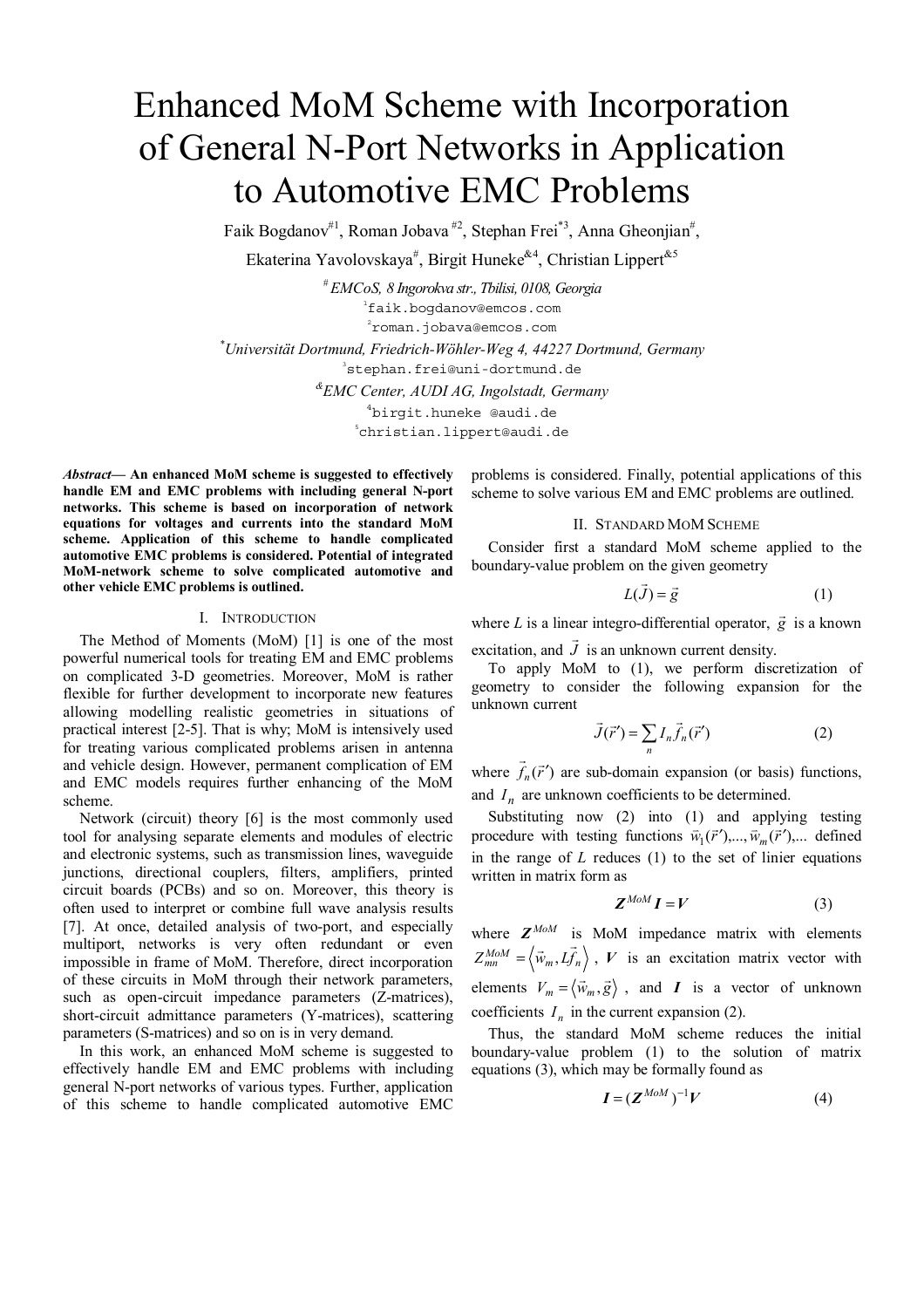## III. NETWORK EQUATIONS

The advanced EM, and especially EMC, models include a variety of electric or electronic equipment (units), detailed modeling of which is either impossible due to unknown internal structure, or unnecessary due to excessive computational intensity. Such the units may be generally represented as N-port networks (Fig. 1) connected to the elements (wire segments), or ports, of the examined model. Network connection to the ports forces the currents  $i_1, i_2, \ldots, i_N$  through and voltages  $U_1, U_2, \ldots, U_N$  over the ports *1,2,...,N* according to the network parameters of the considered network.



Fig. 1 N-port network

A number of network parameters are used to describe relations between the network voltages  $U_k$  and currents  $i_k$ [7]. These parameters may be introduced via different forms of network equations, the most important of which may be written in matrix form as

$$
U = Z^{Net}i
$$
 (5)

where *i* and *U* are network port current and voltage vectors, and  $Z^{Net}$  is network Z-matrix with so-called open-circuit impedance parameters of N-port network;

$$
\boldsymbol{i} = \boldsymbol{Y}^{Net} \boldsymbol{U} \tag{6}
$$

where  $Y^{Net}$  is network Y-matrix with short-circuit admittance parameters of N-port network;

$$
a^- = S^{Net} a^+ \tag{7}
$$

where  $S^{Net}$  is network S-matrix with scattering parameters of N-port network,  $a^{\pm} = \frac{1}{2}(\overline{U} \pm \overline{i})$  are normalized incident (+) and reflected (-) port voltages,  $\overline{U} = Z_L^{-1/2}U$  and  $\overline{i} = Z_L^{1/2}i$  are, respectively, normalized network voltage and current vectors, and  $Z_L$  is diagonal matrix of characteristic impedances of transmission lines, connected to each port.

Note that original network matrices are square matrices of N degree and may be equally used to describe behavior of arbitrary network. Therefore, different matrices may be related to each other according to the matrix algebra. So, for instance,  $\mathbf{Z}^{Net} = (\mathbf{Y}^{Net})^{-1}$ ,  $\mathbf{S}^{Net} = (\mathbf{E} - \overline{\mathbf{Y}})(\mathbf{E} + \overline{\mathbf{Y}})^{-1}$ , where *E* is a unit matrix, and  $\overline{Y} = Z_L^{1/2} Y^{Net} Z_L^{1/2}$ .

Our purpose is now to incorporate network equations (5) to (7) into MoM system (3).

## IV.ENHANCED MOM SCHEME

To incorporate network equations (5) to (7) into MoM system (3), let first clarify treatment of elements of matrix vectors  $V$  and  $I$  in MoM system  $(3)$  and their relation to those for network port voltage and current vectors *U* and *i* .

Indeed, expansion and testing functions  $\vec{f}_n(\vec{r}')$  and  $\vec{w}_m(\vec{r}')$ in (2) and (3) may be chosen so that  $V_m$  and  $I_n$  in MoM system (3) would be interpreted as segment currents and voltages (see Fig. 1). Then, network port currents may be easily related to the segment currents as

$$
i_n = -I_n,\tag{8}
$$

and segment voltages may be shared between that induced by external sources and by network voltages

$$
V_m = V_m^s + U_m \tag{9}
$$

In matrix form, (8) and (9) are expressed as

$$
i=-I\,,\quad V=V^s+U
$$

Note, that forcing voltages are meant over network ports (included in  $U$ ). If network is not connected to the segment,

forcing voltage is included in external sources:  $V = V<sup>s</sup>$ .

To incorporate now network equations (5) to (7) to MoM system (3), let classify all network ports into free ports (those with operated voltages) and forcing ports (with forcing voltage). The reason is that forcing voltage  $U_m$  appears on the right column of MoM system (3) in ordinary way, and including network has no effect on MoM solution except for extra powers to supply the network currents.

Besides, let generalize network equations on the case of crossed connection of network ports. This may be taken into account, if replace arbitrary network matrix  $M^{Net}$  by the cross matrix  $\hat{\mathbf{M}}_{i}^{Net}$  with elements  $\hat{M}_{ij}^{Net} = n_{ij} M_{ij}^{Net}$ , where  $n_{ij}$ are connection matrix elements:  $n_{ij} = 1$  for direct connection of ports *i* and *j*, and  $n_{ij} = -1$  for crossed connection.

If N-port network has only free ports (without forcing voltages), introducing (9) into the MoM system (3) with accounting of (5) and (8) results in the following integrated MoM-network system

$$
(\mathbf{Z}^{M o M} + \hat{\mathbf{Z}}^{Net})\mathbf{I} = V^s \tag{10}
$$

Thus, network with only free ports is that way included into the MoM solution.

Consider now extension of MoM-network solution (10) to the case of N-port network with mixed free and forcing ports. Let  $N'$  and  $N''$  are the numbers of free and forcing ports,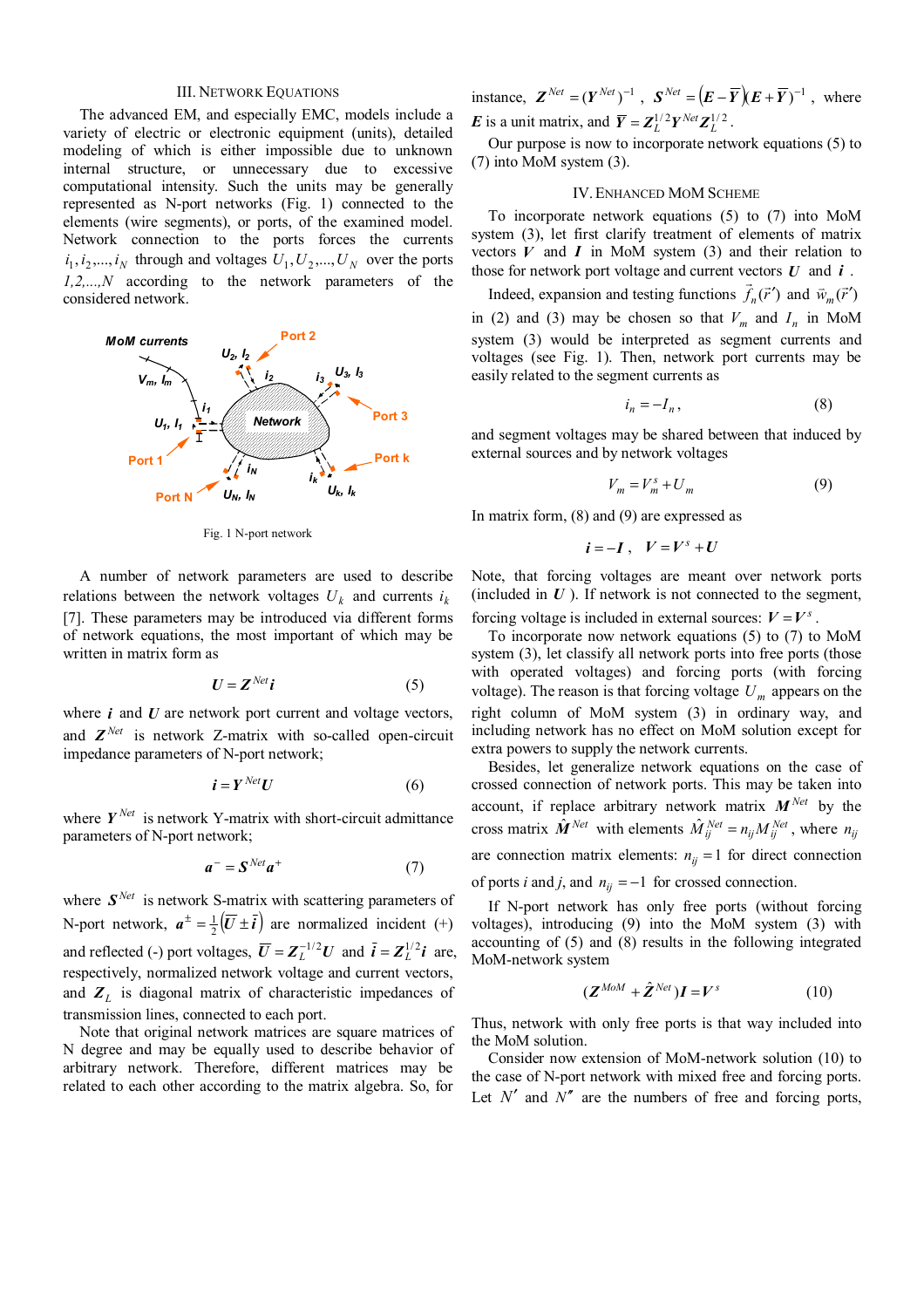such as  $N' + N'' = N$ . Then, network equations (6) for free ports may be written as

$$
\mathbf{i} = \hat{Y}^{\prime \text{Net}} U^{\prime} + \hat{Y}^{\prime \text{Net}} U^{\prime \prime}
$$
 (11)

where  $\hat{Y}^{\prime$  *Net* and  $U^{\prime}$  are reduced network matrix and voltage vector including only free port elements,  $U''$  is network forcing voltage, and  $\hat{Y}^{\prime\prime\text{Net}}$  is mixed network matrix with row index for free port, and column index for forcing port. Remind, that hat over matrix symbol means generalized network matrix accounting cross connections of ports.

Inversion of (11) gives the following matrix equation for network voltages in free ports:

$$
(\hat{\boldsymbol{Y}}^{\prime Net})^{-1}\boldsymbol{i} = \boldsymbol{U}^{\prime} + (\hat{\boldsymbol{Y}}^{\prime Net})^{-1}\hat{\boldsymbol{Y}}^{\prime\prime Net}\boldsymbol{U}^{\prime\prime}
$$
 (12)

or

$$
U' = \hat{Z}'^{Net} i + V^{add} \tag{13}
$$

where  $\hat{Z}'^{Net} = (\hat{Y}'^{Net})^{-1}$  is reduced Z-matrix of N-port network (only for free ports), and  $V^{add} = -\hat{Z}^{\prime Net} \hat{Y}^{\prime\prime Net} U^{\prime\prime}$  is additional voltage on free network ports induced due to the connection to forcing ports. They may be interpreted as voltage drop at network free port impedance elements due to the currents induced by connection to forcing ports.

Introducing now (13) into MoM system (3) with accounting for the free port relations  $\mathbf{i} = -\mathbf{I}$ ,  $V = V^s + U'$  results in the following general integrated MoM-network system

$$
(\mathbf{Z}^{M o M} + \hat{\mathbf{Z}}^{\prime Net}) \mathbf{I} = V^s + V^{add} \tag{14}
$$

Thus, in general MoM-network system, the total impedance matrix is a superposition of MoM matrix and reduced network matrix for free ports, and voltage column is composed of MoM voltages and impressed network voltages induced by the connection to the forcing ports.

## V. VALIDATION OF ENHANCED MOM SCHEME

The suggested scheme was validated to estimate characteristics of EMC model consisting of a 2-port linear amplifier, fed by a voltage generator with  $50-\Omega$  internal resistance, a transmission line formed of a 1 m single wire over PEC ground, and an unmatched termination load (Fig. 2). In enhanced MoM scheme simulations, a signal source, transmission line and a load termination were considered as MoM part, while amplifier as a network part of the model.



Fig. 2 EMC model including amplifier network and transmission line

Fig. 3 presents the transfer function

$$
TF_V = V_{out} / V_{in} \tag{15}
$$

between the voltages  $V_{out}$  at the transmission line output, and  $V_{in}$  at the amplifier input calculated by the suggested enhanced MoM scheme (solid line) and PSPICE (markers).



Fig. 3 Comparison of transfer functions calculated by enhanced MoM scheme and PSPICE

Comparison of the obtained results with those calculated by PSPICE demonstrates a perfect agreement between them in a frequency range up to 500 MHz including a high frequency oscillation range due to mismatch at the transmission line end.

The results above validate the enhanced MoM scheme with incorporation of networks to calculate integrated EM and EMC models with including networks.

### VI.APPLICATION OF ENHANCED MOM SCHEME

Further, the suggested scheme was applied to solve automotive EMC problem to model characteristics of the given amplifier connected to glass antenna pattern located in the car rear window (Fig. 4).



Fig. 4 EMC model of car geometry with amplifier network

The MoM model for EMC simulations was represented by the car bodyshell modelled by 12,900 triangles, and antenna pattern modelled by 80 triangles and 1,200 segments representing metallic traces on glass substrate. EMC model of the problem also includes 2-port RF Micro Devices amplifier